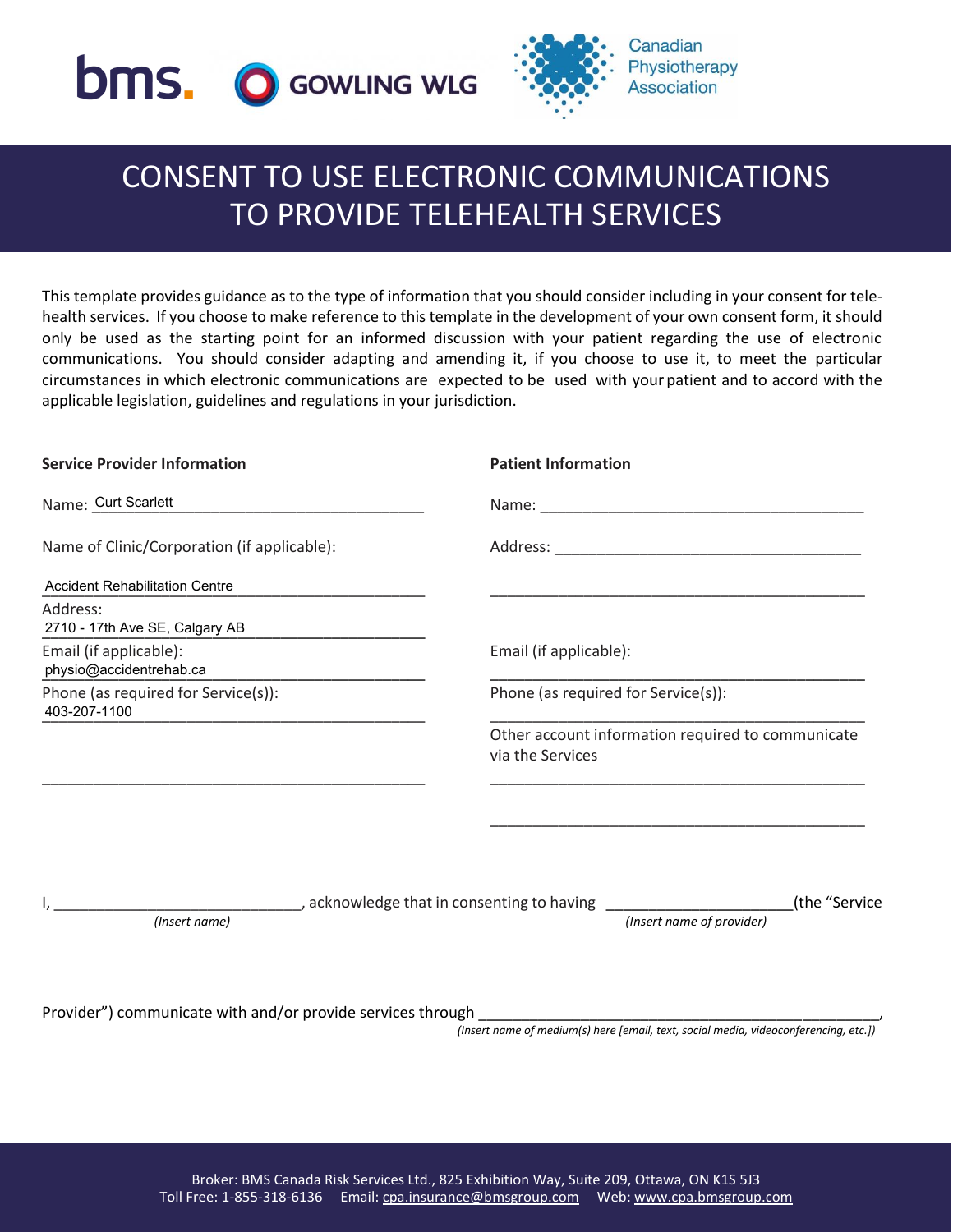### **I am aware of the following:**

### **1.** *Risks of using electronic communication*

While the Service Provider will use reasonable means to protect the security and confidentiality of information sent and received using electronic communications, because of the risks outlined below, the Service Provider cannot guarantee the security and confidentiality of electronic communications:

- Use of electronic communications to discuss sensitive information can increase the risk ofsuch information being disclosed to third parties.
- Despite reasonable efforts to protect the privacy and security of electronic communication, itis not possible to completely secure the information.
- Employers and online services may have a legal rightto inspect and keep electronic communications that pass through their system.
- Electronic communications can introduce malware into a computer system, and potentially damage or disrupt the computer, networks, andsecurity settings.
- Electronic communications are subject to disruptions beyond the control of the Service Provider that may prevent the Service Provider from being able to provide services
- Electronic communications can be forwarded, intercepted, circulated, stored, or even changed without the knowledge or permission of the Service Provider or the patient.
- Even after the sender and recipient have deleted copies of electronic communications, back-up copies may exist on a computer system.
- Electronic communications may be disclosed in accordance with a duty to report or a court order.
- Videoconferencing using no cost, publicly available servicesmay be more open to interception than other forms of videoconferencing
- There may be limitations in the services that can be provided through electronic communications, dependent on the means of electronic communications being utilized
- Email, text messages, and instant messages can more easily be misdirected, resulting in increased risk of being received by unintended and unknown recipients.
- Email, text messages, and instant messages can be easier to falsify than handwritten orsigned hard copies. It is not feasible to verify the true identity of the sender, or to ensure that only the recipient can read the message once it has been sent.

## **2.** *Conditions of Using Electronic Communications*

- While the Service Provider will endeavour to review electronic communications in a timely manner, the Service Provider cannot provide a timeline as to when communications will be reviewed and responded to. Electronic communications will not and should not be used for medical emergencies or other time-sensitive matters.
- Electronic communication may not be an appropriate substitute for some services that the Service Provider offers.
- Electronic communications may be copied or recorded in full or in part and made part of your clinical chart. Other individuals authorized to access your clinical chart, such as staff and billing personnel, may have access to those communications.
- The Service Provider may forward electronic communications to staff and those involved in the delivery and administration of your care. The Service Provider will not forward electronic communications to third parties, including family members, without your prior written consent, except as authorized or required by law.